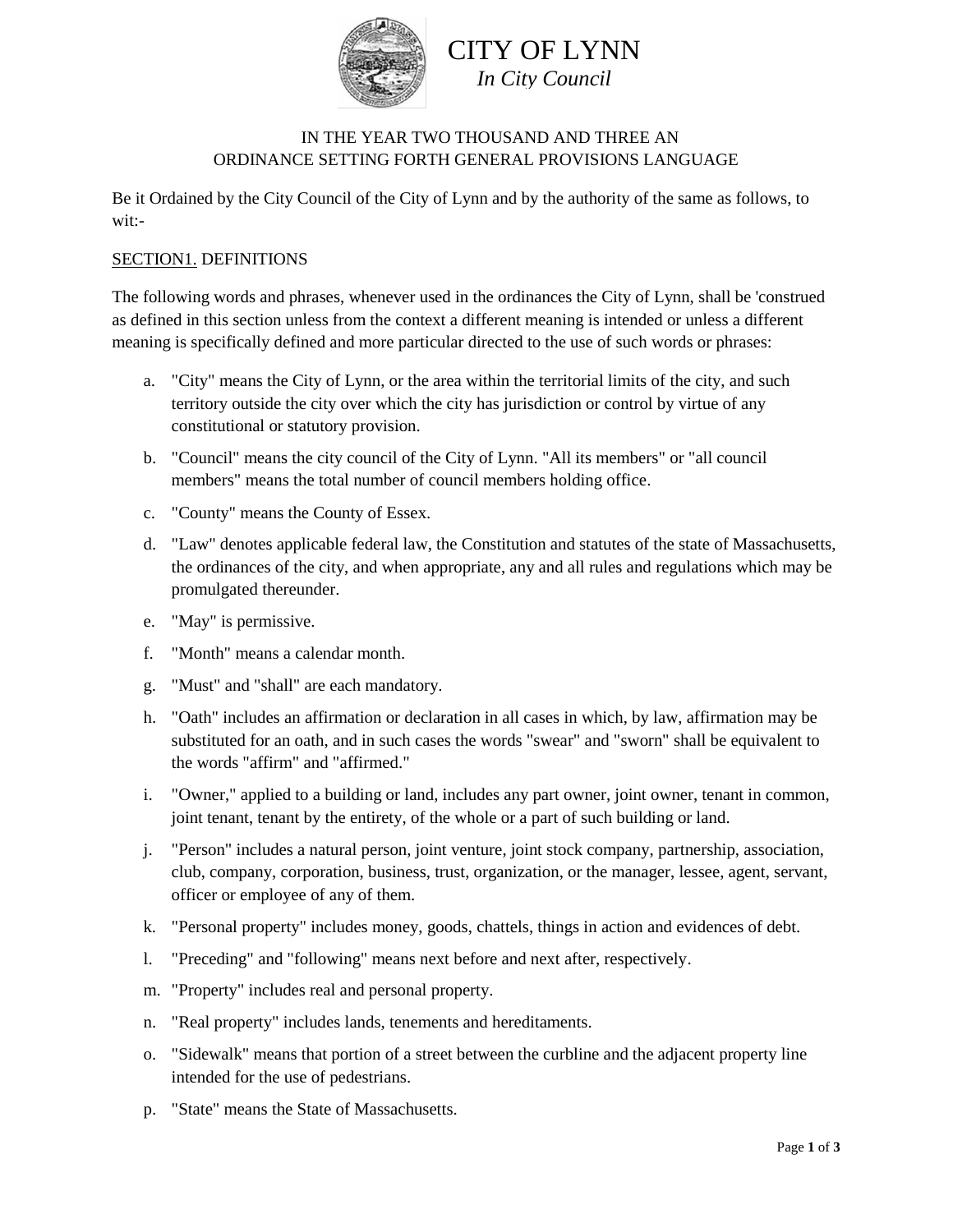

- q. "Street" includes all streets, highways, avenues, lanes, alleys, courts, places, " square, curbs, or other public ways in the city which have been or may hereafter be dedicated and open to public use, or such other public property so designated in any law of this state.
- r. "Tenant" and "occupant," applied to a building or land, include any person who occupies the whole or a part of such building or land, whether alone or with others.
- s. "Written" includes printed, typewritten, mimeographed, multigraphed, or otherwise reproduced in permanent visible form. T. "Year" means a calendar year.

## SECTION 2. INTERPRETATION OF LANGUAGE

All words and phrases shall be construed according to the common and approved usage of the language, but technical words and phrases and such others as may have acquired a peculiar and appropriate meaning in the law shall be construed and understood according to such peculiar and appropriate meaning.

## SECTION 3. GRAMMATICAL INTERPRETATION

The following grammatical rules shall apply in the ordinances of the city unless it is apparent from the context that a different construction is intended:

- a. Gender. Each gender includes the masculine, feminine and neuter genders.
- b. Singular and Plural. The singular number includes the plural and the plural includes the singular.
- c. Tenses. Words used in the present tense include the past and the future tenses and vice versa, unless manifestly inapplicable.

#### SECTION 4. ACTS BY AGENTS

When an act is required by an ordinance, the same being such that it may be done as well by an agent as by the principal, such requirement shall be construed to include all such acts performed by an authorized agent.

# SECTION 5. PROHIBITED ACTS INCLUDE CAUSING AND PERMITTING

Whenever in the ordinances of the city any act or omission is made unlawful, it shall include causing, allowing, permitting, aiding, abetting, suffering, or concealing the fact .of such act or omission.

#### SECTION 6. COMPUTATION OF TIME

Except when otherwise provided, the time within which an act is required to be done shall be computed by excluding the first day and including the last day, unless the last day is Sunday or a holiday, in which case it shall also be excluded.

#### SECTION 7. CONSTRUCTION

The provisions of the ordinances of the city, and all proceedings under them are to be construed with a view to effect their objects and to promote justice.

#### SECTION 8. REPEAL SHALL NOT REVIVE ANY ORDINANCES